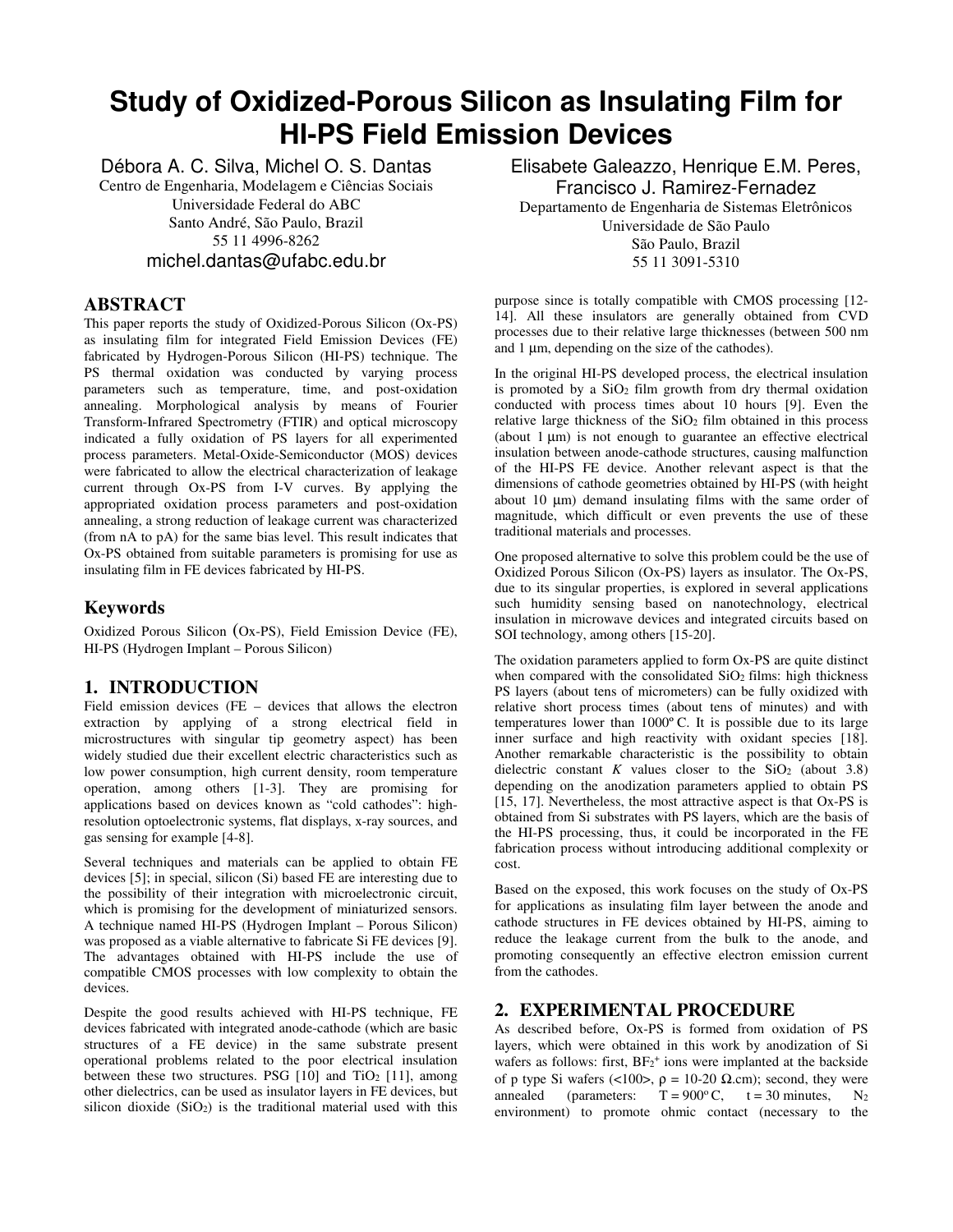electrochemical process); third, anodization was conducted to form PS layers (parameters:  $T = 40^{\circ}$ C,  $t \approx 14$  minutes, concentrated HF solution (49% wt)).

After anodization, the PS layers were thermally oxidized in dry  $O<sub>2</sub>$ environment by varying the oxidation conditions (A, B, C and D) as described in Table 1. A post-oxidation annealing  $(T = 750^{\circ} C,$  $t = 120$  minutes, "Forming Gas" environment) was also experimented in some samples to verify the improvement of dielectric characteristics.

Optical microscopy and Fourier Transform-Infrared Spectrometry (FTIR) were used to evaluate the morphology. For the electrical characterization, an aluminum layer (300nm thick) was deposited and photolithographed over Ox-PS layers to obtain MOS devices, and the leakage current was analyzed from I-V curves measured with a HP4156 Semiconductor Parameter Analyzer.

| Oxidation<br><b>Condition</b> | <b>Temperature</b><br>$(T = {}^{\circ}C)$ | <b>Time</b><br>$(t = minutes)$ | Post-<br>oxidation<br>annealing                      |
|-------------------------------|-------------------------------------------|--------------------------------|------------------------------------------------------|
| А                             | 800                                       | 20                             |                                                      |
| В                             | 1000                                      | 20                             |                                                      |
| $\subset$                     | 1000                                      | 60                             |                                                      |
| D                             | 1000                                      | 60                             | $T = 750^{\circ}$ C<br>$t = 120$ min.<br>"Form. Gas" |

**Table 1. Oxidation Parameters** 

# **3. RESULTS AND DISCUSSION 3.1 Morphological Analysis**

Figure 1(a) shows optical microscopy images of the sample surfaces before and after oxidation of PS. All adopted temperatures and times were apparently enough to promote total oxidation of PS layers. No thickness variations of the layers were verified before (Figure 1(b)) and after oxidation (Figure 1(c)), but surface cracks were observed in samples oxidized in the temperature of 800 $\degree$ C (Figure 1(d)), preventing these samples to be electrically characterized. Small cracks were observed on samples oxidized in the temperature of  $1000^{\circ}$ C for 20 minutes, and they were completely avoided in the samples oxidized in the same temperature  $(T = 1000^{\circ} \text{ C})$ , but with oxidation time increased  $(60 \text{ minutes} - \text{Figure 1(e)})$ . These results indicate that temperatures below 1000°C or fast oxidation times can introduce mechanical stress in the Ox-PS layers, promoting their crack.

FTIR spectrometry was used to verify if the oxidation parameters were effective to promote total oxidizing of the PS layers. Figure 2 shows the spectra obtained. The curve (a) of Figure 2 presents the typical as formed PS spectrum [21], where the presence of peaks related to silicon-hydrogen bonds is noted: Si-H3 "bending"  $(628 \text{ cm}^{-1})$ , Si-H<sub>2</sub> (2100-2108 cm<sup>-1</sup>), Si-H<sub>2</sub> "wagging" (665 cm<sup>-1</sup>) and Si-H<sub>2</sub> "scissors bending" (910-916 cm<sup>-1</sup>) [22]. The presence of silicon-oxygen bonds (Si-O (1160 cm-1), Si-O-Si "asymmetric stretching" (984 cm<sup>-1</sup>) and Si-O-Si "stretching" (1070 cm<sup>-1</sup>)) occurs because the high reactivity of this material to environment exposure.



**Figure 1. (a) Sample split showing PS (left) and Ox-PS (right) obtained with**  $T = 1000$ **<sup>o</sup> C and**  $t = 20$  **minutes. (b) Cutaway** view of PS layer and (c) Ox-PS layer  $(T = 1000$ <sup>o</sup> C and  $t = 20$  minutes). (d) Cracks on sample oxidized with  $T = 800^{\circ}$  C **and t = 20 minutes. (e) Sample without cracks evidence,**  oxidized with  $T = 1000$ <sup>o</sup> C and  $t = 60$  minutes.

The Ox-PS (Figure 2 (b-e) spectra) shows the complete elimination of silicon-hydrogen bonds, the increasing of siliconoxygen bonds (Si-O (1160 cm<sup>-1</sup>), Si-O-Si "asymmetric stretching"  $(984 \text{ cm}^{-1})$  and Si-O-Si "stretching"  $(1070 \text{ cm}^{-1})$ ), and the emergence of peaks related to "new" silicon-oxygen bonds: SiO<sub>x</sub> (450 cm-1), Si-O-Si (470 cm-1) and Si-O-Si "symmetric stretching"  $(810 \text{ cm}^{-1})$  [22-24]. The wide "cut at the top" peaks noted between 984 cm<sup>-1</sup> and 1210 cm<sup>-1</sup> (related to silicon-oxygen bonds) indicate the saturation of IR detector due to the relative large thickness of Ox-PS layers (about 10  $\mu$ m).

The Ox-PS spectrum of the sample oxidized with  $T = 800^{\circ}$ C and  $t = 20$  minutes (Figure 2, (b) spectrum) shows a little peak referent to carbon type bonds  $(Si-CH_3 (1640 \text{ cm}^{-1}))$ , probably due to the sample handling. In summary, the replacement of typical PS silicon-hydrogen type bonds for silicon-oxygen type bonds in all oxidized samples indicates that the parameters adopted were effective to promote total oxidation of PS layers.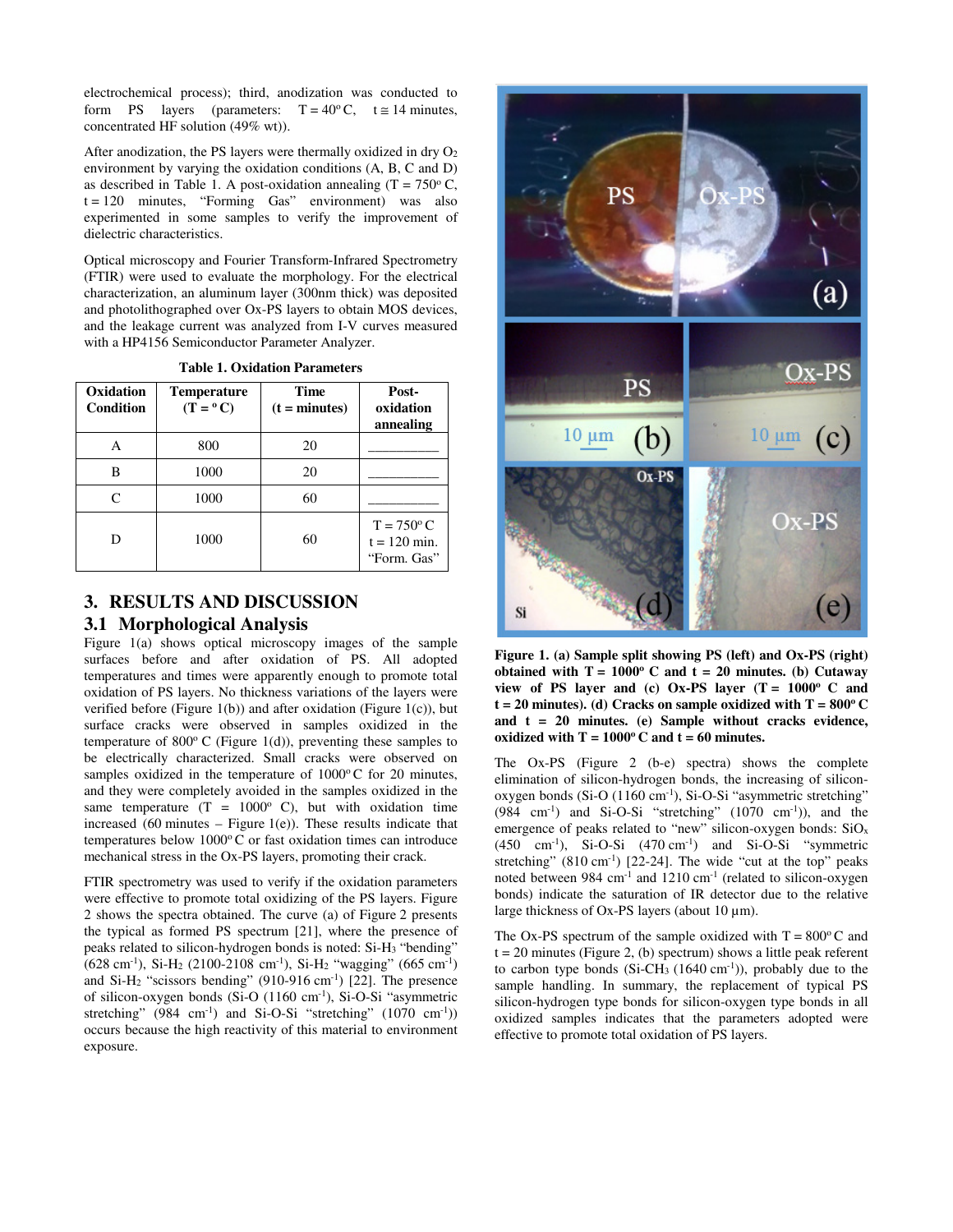

**Figure 2. FTIR spectra of (a) PS reference and Ox-PS processed with the following parameters: (b)**  $T = 800^{\circ}$  **C and**  $t = 20$  min, (c)  $T = 1000$ <sup>o</sup> C and  $t = 20$  min, (d)  $T = 1000$ <sup>o</sup> C and  $t = 60$  min, and (e)  $T = 1000$ <sup>o</sup> C,  $t = 60$  min + thermal annealing **in forming gas environment.** 

### **3.2 Electrical Characterization**

Figure 3 shows I-V curves measured for the MOS devices fabricated from Ox-PS layers obtained with  $T = 1000$ °C. A typical Schottky electrical behavior is noted, which characterizes the semiconductor nature of the metal-oxide contact.

A leakage current about 60 nA was measured for an applied potential of 2.5 V in the device obtained with oxidation time of 20 minutes (Figure 3(a)), which is a current value relatively high for application of this oxide as insulating film in HI-PS FE device. The current level was reduced to about 7.5 nA (for the same level of applied potential (2.5 V)) in the device with oxidation time of 60 minutes (Figure 3(b)), which demonstrates that increased oxidation times can promote more densification of the films and, consequently, improve their dielectric characteristics.

Figure 3(c) shows the I-V curve obtained for the device submitted to the post-oxidation annealing (applied in the samples with better morphologic and electric characteristics (i.e. samples oxidized with  $T = 1000^{\circ}$ C and  $t = 60$  minutes)), where we can note a strong reduction of leakage current (from 7.5 nA to ~50 pA) for the same bias level as compared with the other experimented samples. The maximum current value measured was about 1.4 nA, characterized for an applied potential of 40 V, which corresponds to the voltage compliance of the equipment used in this analysis. The hypothesis for the reduction of the leakage current after thermal annealing is the passivation of trapped and free charges present in the oxide [25]. These results demonstrate that the Ox-PS obtained under Oxidation Condition D (T =  $1000 \, \text{°C}$ , t = 60 minutes and thermal annealed) is suitable for use as insulating film in HI-PS FE integrated device.



**Figure 3. I-V curves from MOS devices applying Ox-PS as insulating between metal (aluminum) and semiconductor (Si p type).**